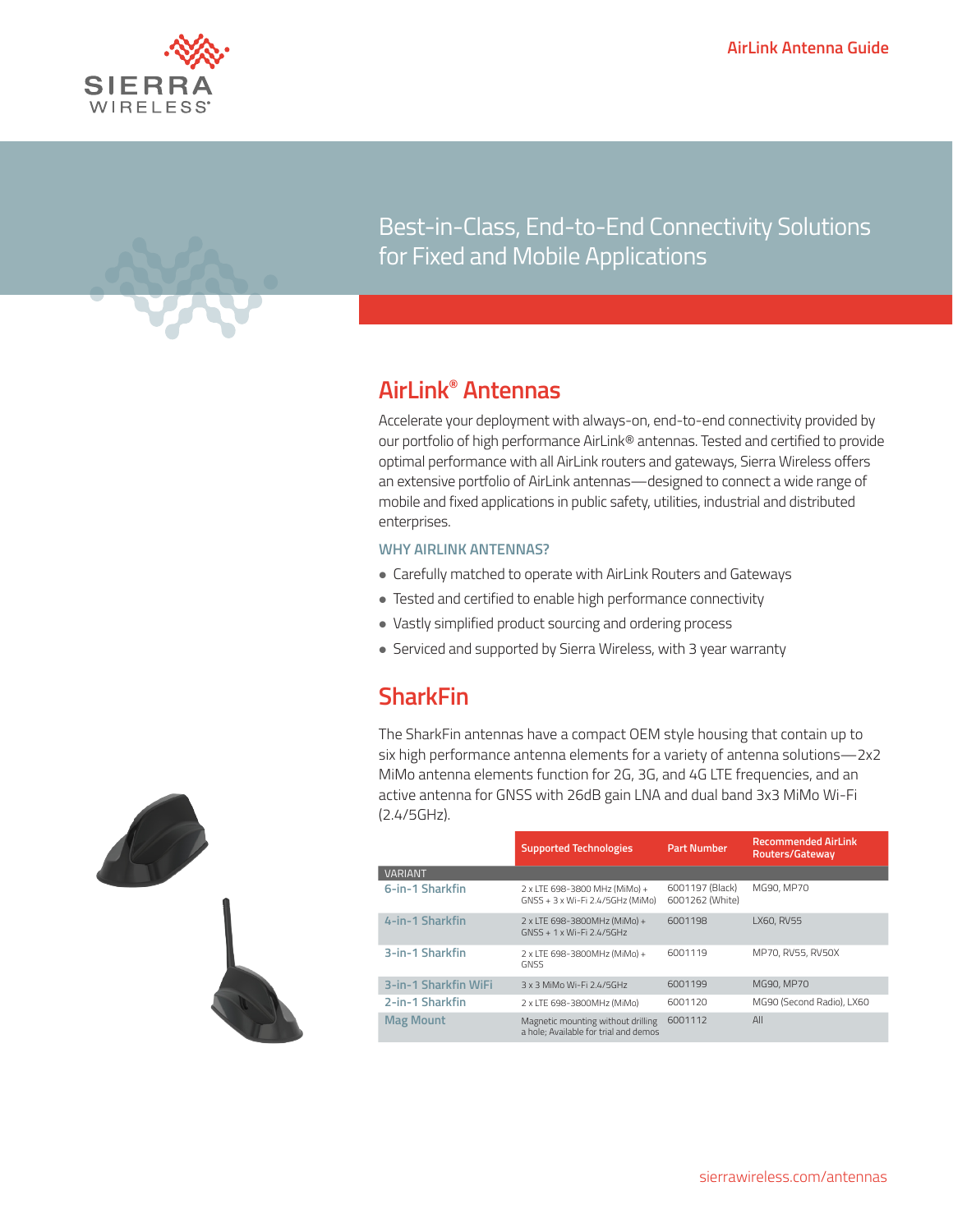





#### **Dome**

The Dome Antennas are high performance, rugged, ground plane independent MiMo antennas. They have low profile design that contains up to ten isolated high performance antenna elements in a single housing for optimal coverage—four ultra-wideband elements spanning 617-6000MHz support MiMo/diversity at LTE/5G frequencies; a high performance GNSS antenna with an integrated 26dB gain LNA, and up to five dualband 2.4/5GHz Wi-Fi elements that provide reliable MiMo Wi-Fi connectivity.

The Dome antennas are ideal for heavy-duty public safety, transit and industrial installations, with a simple single bolt mounting.

|                  | <b>Supported Technologies</b>                                                                             | <b>Part Number</b>                 | <b>Recommended AirLink</b><br>Routers/Gateway |
|------------------|-----------------------------------------------------------------------------------------------------------|------------------------------------|-----------------------------------------------|
| <b>VARIANT</b>   |                                                                                                           |                                    |                                               |
| 10-in-1 Dome     | 6001354 (White)<br>4 x 5G/LTE 617-6000MHz (MiMo) +<br>6001355 (Black)<br>GNSS + 5 x Wi-Fi 2.4/5GHz (MiMo) |                                    | XR80                                          |
| 9-in-1 Dome      | 4 x 5G/LTE 617-6000MHz (MiMo) +<br>GNSS + 4 x Wi-Fi 2.4/5GHz (MiMo)                                       | 6001399 (Black)<br>6001400 (White) | <b>XR90</b>                                   |
| 8-in-1 Dome      | 4 x LTE 617-6000MHz (MiMo) +<br>GNSS + 3 x Wi-Fi 2.4/5GHz (MiMo)                                          | 6001345 (White)<br>6001344 (Black) | MG90 5G 4x4                                   |
| 6-in-1 Dome      | 2 x LTE 617-6000MHz (MiMo) +<br>GNSS + 3 x Wi-Fi 2.4/5GHz (MiMo)                                          | 6001363 (White)<br>6001364 (Black) | MG90, MP70                                    |
| 5-in-1 Dome      | 2 x LTE 617-6000MHz (MiMo) +<br>GNSS + (1+1)Wi-Fi 2.4/5GHz                                                | 6001275 (Black)                    | RV55 Dual WiFi                                |
| <b>Mag Mount</b> | Magnetic mounting without drilling<br>a hole; Available for trial and demos                               | 6001113                            | All                                           |

# **Wi-Fi**

With up to four omni-directional dual band Wi-Fi elements in a single housing, the Wi-Fi antennas are IP69K certified built for internal/external Wi-Fi applications. Each element is isolated from the other with a separate feed and covers both the 2.4GHz and 5GHz bands. The 3-In-1 and 4-in-1 Wi-Fi is easy to install and is supplied with 4m low loss cables.

|                 | <b>Supported Technologies</b> | <b>Part Number</b>                 | <b>Recommended AirLink</b><br>Routers/Gateway |
|-----------------|-------------------------------|------------------------------------|-----------------------------------------------|
| <b>VARIANT</b>  |                               |                                    |                                               |
| $4$ -in-1 Mi-Fi | 4 x Wi-Fi 2.4/5GHz (MiMo)     | 6001351 (Black)<br>6001352 (White) | <b>XR90</b>                                   |
| 3-in-1 Wi-Fi    | 3 x Wi-Fi 2.4/5GHz (MiMo)     | 6001283 (Black)<br>6001284 (White) | MG90, MP70                                    |

## **3-in-1 Rail**

Incorporating a DC grounded element operating wideband across all frequencies from 698 to 6000MHZ, 3in1 Rail antenna is a high performance antenna housed in a high impact, weatherproof flame-retardant Ultem.

EN50155 approved, this antenna is specially designed for use on trains, trams and buses.

|             | <b>Supported Technologies</b>          | <b>Part Number</b> |                  | <b>Recommended AirLink</b><br>Routers/Gateway |  |  |
|-------------|----------------------------------------|--------------------|------------------|-----------------------------------------------|--|--|
| VARIANT     |                                        |                    |                  |                                               |  |  |
| 3-in-1 Rail | 2 x LTE 698-6000MHz (MiMo)<br>$+$ GNSS | 6001202            | MG90, MP70, RV55 |                                               |  |  |





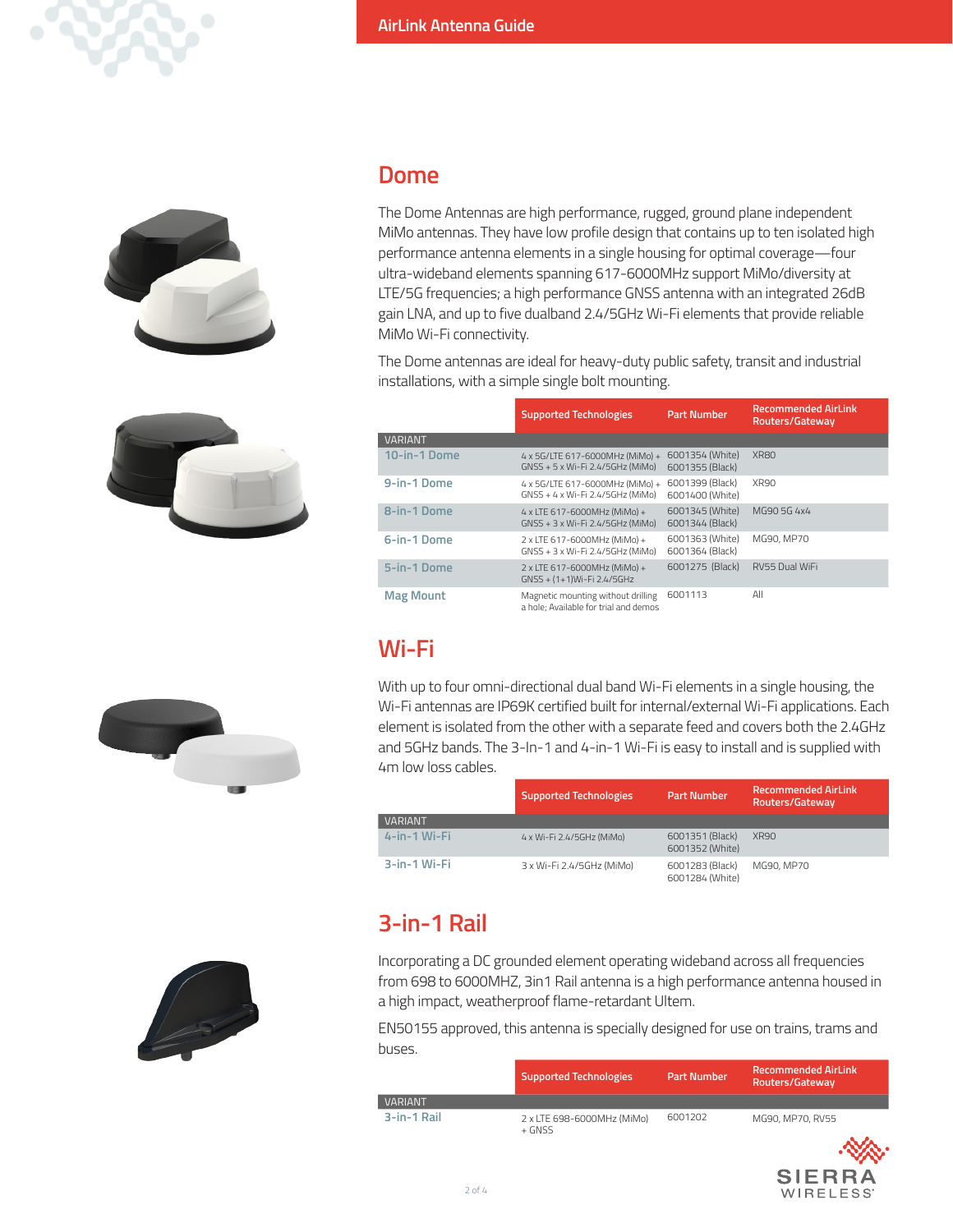



 $\mathscr{S}$ 

#### **BAT**

Efficient element design that assures high performance and robust communication link, BAT antenna is purposely designed for high-speed telematics applications that can be mounted on any non conductive surface. The isolated dual 4G/3G/5G antenna elements cover 617-6000MHz and GNSS with the option for dual-band Wi-Fi.

|                | <b>Supported Technologies</b>                             | Part Number | <b>Recommended AirLink</b><br>Routers/Gateway |
|----------------|-----------------------------------------------------------|-------------|-----------------------------------------------|
| <b>VARIANT</b> |                                                           |             |                                               |
| $4$ -in-1      | 2 x LTE 617-6000MHz (MiMo) +<br>GNSS + 1 x Wi-Fi 2.4/5GHz | 6001201     | RV55, LX60, LX40                              |
| $3$ -in-1      | 2 x LTE 617-6000MHz (MiMo)<br>$+$ GNSS                    | 6001200     | MP70, RV55, RV50X                             |

### **Panel**

The Panel antenna comes in a compact, robust low profile housing that contains up to four antenna elements covering all current global cellular and LTE bands in frequency range 698-3800MHz and active GNSS antenna. With a single bolt mount and versatile bracket, it provides ideal solution for a variety of fixed mounted applications.

|                                                 | <b>Part Number</b><br><b>Supported Technologies</b>       |                              | <b>Recommended AirLink</b><br>Routers/Gateway |  |  |
|-------------------------------------------------|-----------------------------------------------------------|------------------------------|-----------------------------------------------|--|--|
| <b>VARIANT</b>                                  |                                                           |                              |                                               |  |  |
| 4-in-1 Panel                                    | 2 x LTE 698-3800MHz (MiMo) +<br>GNSS + 1 x Wi-Fi 2.4/5GHz | 6001285 (2m)                 | RV55 WiFi, LX60 WiFi, LX40<br><b>WiFi</b>     |  |  |
| 3-in-1 Panel                                    | 2 x LTE 698-3800MHz (MiMo)<br>$+$ GNSS                    | 6001125 (3m)<br>6001211 (1m) | MP70, RV55, RV50X, LX60                       |  |  |
| 2-in-1 Panel                                    | 2 x LTE 698-3800MHz (MiMo)                                | 6001124 (3m)<br>6001219 (1m) | RV55, LX60, LX40, RV50X                       |  |  |
| <b>Panel LPWA</b>                               | ITF 698-3800MHz                                           | 6001231(2m)                  | RV55, LX60, LX40                              |  |  |
| Bracket (Wall/Pole/<br>Mast Mount) <sup>1</sup> |                                                           | 6001152                      | All                                           |  |  |
|                                                 |                                                           |                              |                                               |  |  |

1 Not compatible with 6001231

# **High Gain Directional**

With 6dBi of peak gain at 698-960MHz and 9dBi peak gain at 1710-3800MHz, directional antenna provides extra gain for fringe coverage areas. The rugged, weather resistant housing is designed for wall/mast mounting.

|                              | <b>Supported Technologies</b> | <b>Part Number</b> | <b>Recommended AirLink</b><br>Routers/Gateway |
|------------------------------|-------------------------------|--------------------|-----------------------------------------------|
| <b>VARIANT</b>               |                               |                    |                                               |
| <b>High Gain Directional</b> | 2 x LTE 698-3800MHz (MiMo)    | 6001126            | MP70, RV55, RV50X, LX60                       |